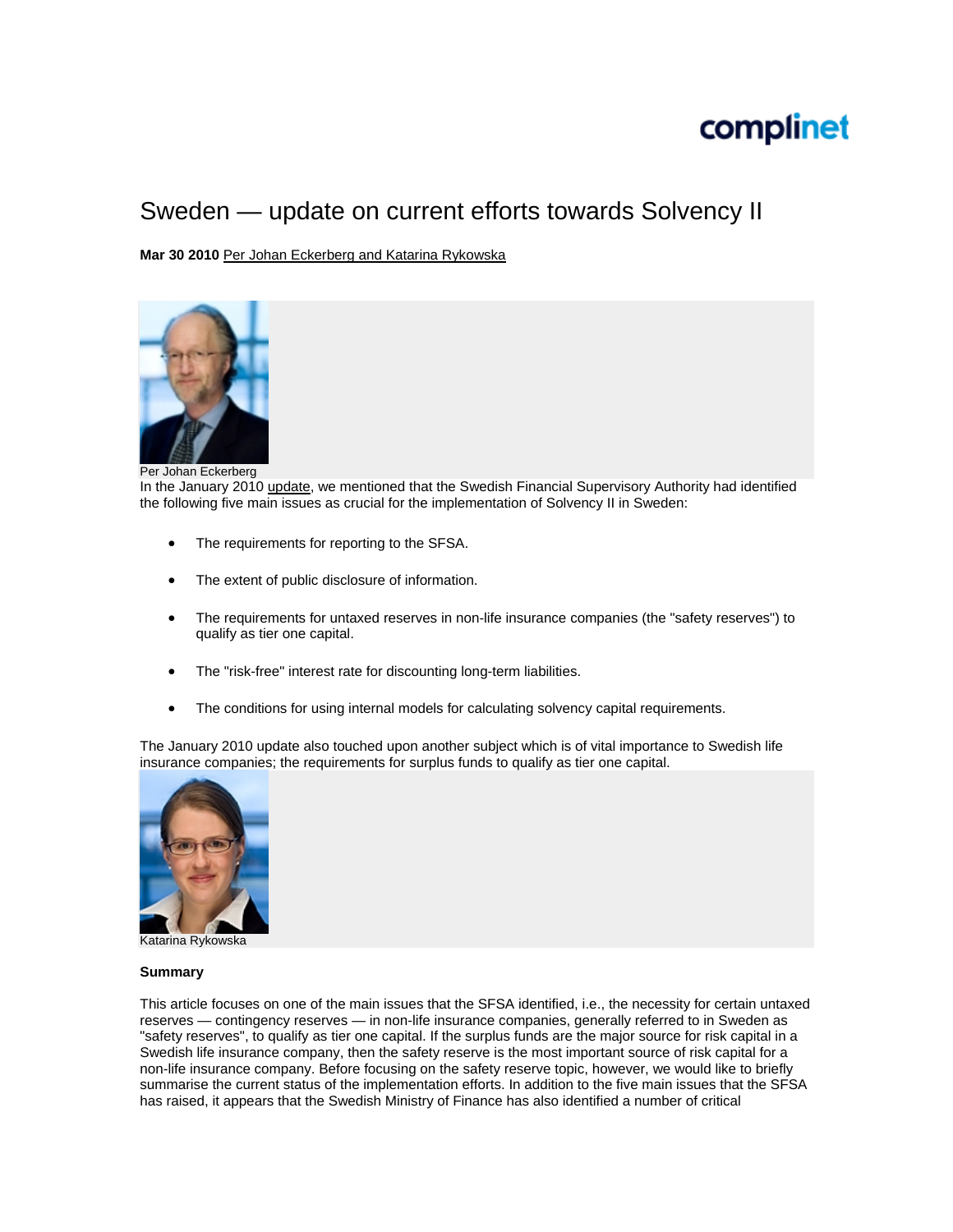implementation issues. Only one of them is in common with the SFSA issues: the safety reserve. All other issues are additional to those that the SFSA has raised.

### **Swedish Ministry of Finance implementation initiative**

On March 5, 2010, the Swedish Ministry of Finance published instructions for a specifically appointed person who will, most likely together with a committee of experts (together constituting an investigation committee), be in charge of analysing and proposing a suitable procedure for the upcoming implementation of the Solvency II Directive into Swedish law. At the end of March the Swedish Ministry of Finance appointed Daniel Barr as the person in charge of the investigation. Daniel Barr currently holds a position at the Swedish National Debt Office (Sw. Riksgälden) as head of the Bank Support Department. According to the published instructions, the critical areas demanding further investigation include:

- The coordination of Solvency II and Institutions for Occupational Retirement Provision regulations. The Solvency II Directive does not include provisions for issues that fall under the IORP Directive ([2003/41/EC](http://www.complinet.com/global-rulebooks/display/display.html?rbid=1107&element_id=6781)). In Sweden, the IORP Directive has been implemented according to the optional model, whereby the IORP Directive's solvency regulations (and not Solvency I) have been made applicable to the part of a life insurance company's activities that falls under the definition of an IORP activity. Determining how the two directives can now be coordinated in a way that enables life insurance companies to comply with both directives may prove rather difficult.
- The principle of proportionality. It will be of major importance to the insurance industry that the legislator finds a way to ensure proportionality by taking proper consideration to the nature, extent and complexity of an insurance operation when applying the Solvency II regulations.
- Entities that fall outside the scope of the Solvency II Directive. The investigation committee will need to specify which entities under Swedish law fall outside the scope of Solvency II and how such entities should be regulated going forward.
- Policyholder protection. As a result of Solvency II, a general prudent person principle will replace the existing specified asset-liability regulations. Measures for ensuring policyholder protection must, therefore, be put forward.
- The future role of the actuary. Solvency II governance principles will result in a new role for Swedish actuaries. The investigation committee will, therefore, need to (re)consider the actuary's liability issues in relation to the insurance company and third parties.
- The safety reserve in non-life insurance companies. As the SFSA has already identified, continued use of safety reserves as tier one capital is of major importance to non-life insurance companies. It is, therefore, necessary to identify whether any regulatory changes are called for to ensure that safety reserves comply with Solvency II tier one requirements.
- Additional capital to SCR. In the Solvency II Directive it is not clear under what circumstances a "pillar two add-on", i.e., an additional capital requirement above the SCR, might be imposed. This should be analysed in detail.
- Supervision of insurance groups. Solvency II will take supervision of insurance groups to a new, international level. Swedish legislation must therefore, introduce provisions that impose liabilities for Swedish legal entities to interact with other European Economic Area authorities. The Solvency II Directive does not include provisions for issues that fall under the Financial Conglomerates Directive [\(2002/87/EC](http://www.complinet.com/global-rulebooks/display/display.html?rbid=1107&element_id=2689)). It will be necessary to clarify how the two directives should be coordinated to ensure efficient supervision of insurance groups and financial conglomerates that include insurance companies.
- Confidentiality issues. The new supervisory structure and cooperation between supervisory authorities within the EEA will considerably increase the exchange of information. As a result, confidentiality issues will also increase. The investigation committee in charge of proposing the Solvency II implementation measures must consider how confidentiality could be handled in a new supervisory structure.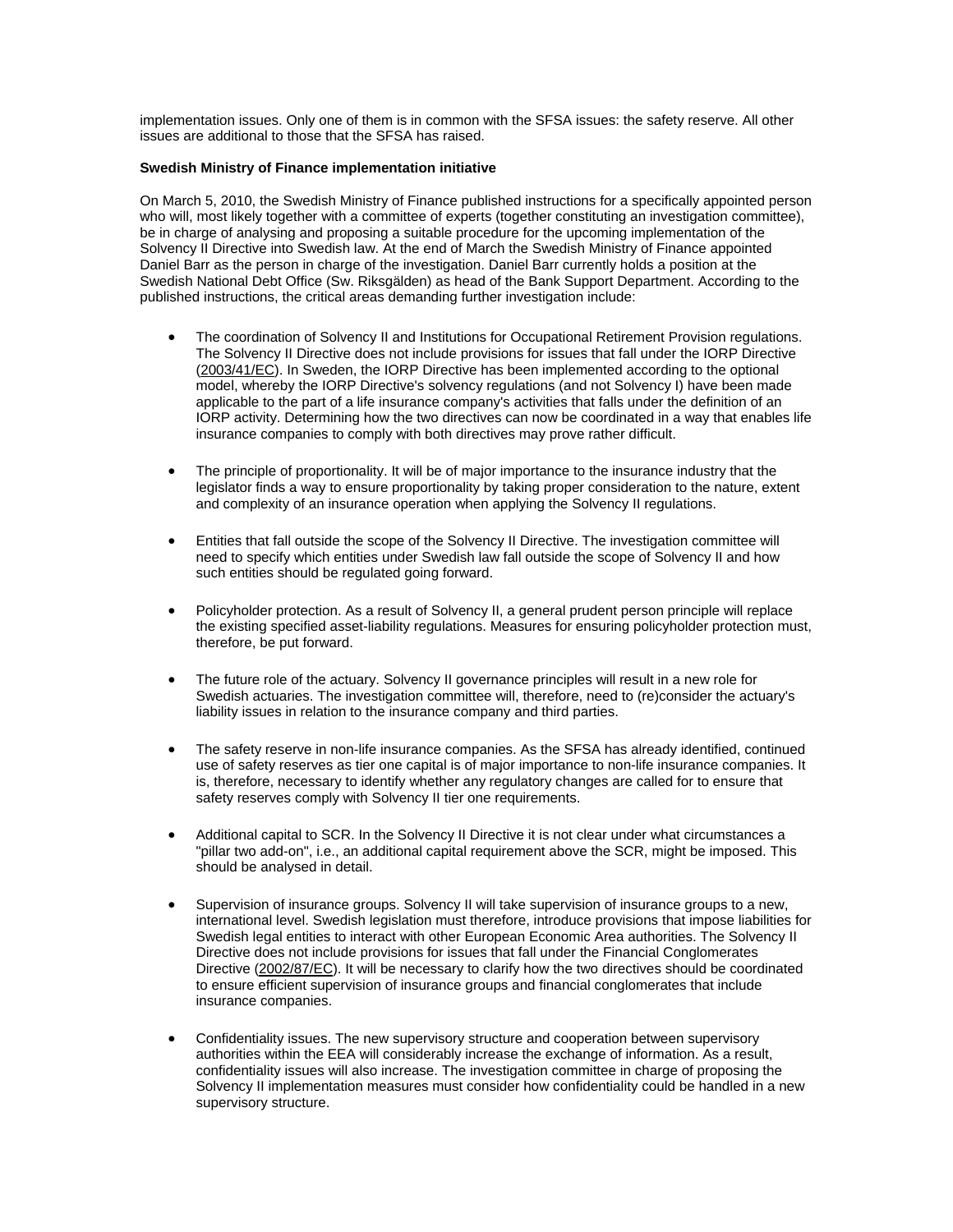Financial market legislation should be cost effective. The investigation committee proposing the implementation measures should, therefore, pay special attention to whether administrative costs will be proportionate to the purpose of implementing the directive.

#### **The safety reserve**

#### *Allocation*

As the law stands at present, Swedish non-life insurance companies are able to make provisions for contingency reserves, which are commonly referred to as the safety reserve. Such a safety reserve must be used to cover losses that derive from factors which are random or otherwise difficult to assess. In other words, the safety reserve is a mechanism for compensation of an insurance result over a longer term than that of general contracts, so that some profits may be used to cover potential future losses due to claims which have not yet occurred or been handled. There may also be damage that has occurred and which the insurance company is liable for, but of which the company is still unaware.

#### *Dissolution*

Allocation to a safety reserve is voluntary; however, the possibility to dissolve a safety reserve is more limited. The reserve cannot be discharged as long as there is a surplus in the company. Instead, it may only be used to cover losses (either relating to the insurance operations or financial losses). Any profits which have been allocated to the safety reserve will, therefore, in practice be locked in until there is no other surplus capital available. This means that there are limited possibilities for non-life insurance companies to discharge the reserve to strengthen their own funds. In certain cases the SFSA may grant exemptions from the rules regarding allocation and dissolution.

The SFSA has determined and regulates the maximum amount of provisions. Dissolution of any amount in excess of the safety reserve is mandatory if the permissible reserve amount at the beginning of the year exceeds the maximum amount at the year end. Consequently, dissolution will occur if the scale of operations is reduced. Generally, dissolution of the safety reserve may only be performed to the extent necessary to cover a certain loss. Under extraordinary circumstances, however, the SFSA may grant a greater dissolution than is strictly necessary to cover the loss.

#### *Risk capital*

The safety reserve is one of the most important risk capital sources in Swedish non-life insurance. According to a recent report that the Swedish Insurance Federation has published, the safety reserve's proportion of available risk capital in Swedish non-life insurance has varied between 50 and 66 per cent over the past eight years. In 2008, the total equity capital in Swedish non-life insurance amounted to 146bn krona, of which the safety reserves amounted to SKr97bn. A total of 129 non-life insurance companies rendered accounts of safety reserves in 2008. The safety reserve is an especially important source of risk capital for those operators with more limited opportunities of obtaining capital from external sources, such as Swedish mutual insurance companies. In mutual companies, the safety reserve amounted to SKr62bn in 2008, or 69 per cent of the available risk capital.

#### *Consequences*

As discussed above, the safety reserve is available to cover all significant risks in the business operations of a non-life insurance company. The safety reserve should, therefore, be classified as tier one capital under the Solvency II Directive. Due to the limitations in respect of dissolution of the reserve, however, certain wordings in the Committee of European Insurance and Occupational Pensions Supervisors' recommendations concerning the capital in an insurance company that may be accounted for as tier one capital could lead to the interpretation that a safety reserve could only qualify as tier three capital.

In the event that safety reserves do not qualify as tier one capital, large capital injections will become necessary. The Swedish Insurance Federation estimates that a capital injection of approximately SKr80bn would be required. For public insurance companies, additional capital could be raised through contributions from shareholders. As regards mutual insurance companies, however, a capital increase could only be achieved by raising premiums significantly. The SFSA, together with the Swedish Insurance Federation, has put a great deal of effort into lobbying other European supervisory authorities to persuade them to support the classification of the safety reserve as tier one capital. As stated above, however, the Swedish